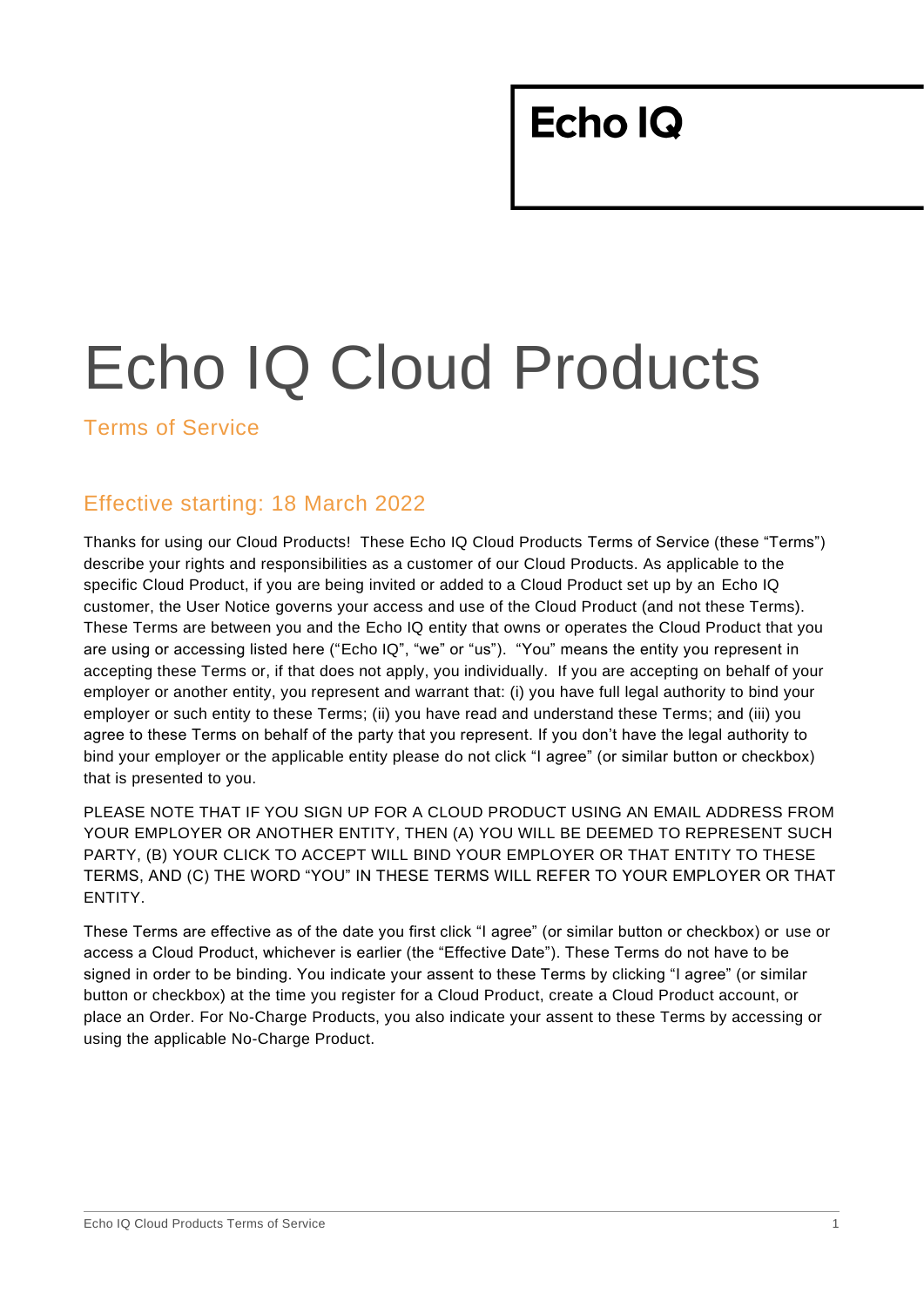#### **1. WHAT THESE TERMS COVER.**

- 1.1 Cloud Products. These Terms govern our Cloud Products, related Support, and Additional Services. These Terms include Our Policies (including our Privacy Policy), any Product-Specific Terms, and your Orders.
- 1.2 Product-Specific Terms. Some Cloud Products may be subject to additional terms specific to that product as set forth in the Product-Specific Terms. By accessing or using a product covered by the Product-Specific Terms, you also agree to the Product-Specific Terms.
- 1.3 Expanded Coverage Addendum. Certain qualifying Cloud Products are also subject to the Expanded Coverage Addendum, as specified in such terms.
- 1.4 Software Products Not Covered. These Terms do not apply to our downloadable software products (currently designated as "Agent" and "On-site" deployments), use of which requires a separate license agreement with us. For clarity, however, any client software (e.g., a desktop or mobile application) we provide as part of the Cloud Products themselves remains subject to these Terms.

## **2. HOW CLOUD PRODUCTS ARE ADMINISTERED.**

- 2.1 Administrators. Through the Cloud Products, you may be able to specify certain End Users as Administrators, who will have important rights and controls over your use of Cloud Products and End User Accounts. This may include making Orders for Cloud Products or enabling Features (which may incur fees); creating, de-provisioning, monitoring or modifying End User Accounts, and setting End User usage permissions; and managing access to Your Data by End Users or others. Administrators may also take over management of accounts previously registered using an email address belonging to your domain (which become "managed accounts", as described in our Documentation). Without limiting Section 2.4 (Responsibility for End Users), which ful ly applies to Administrators, you are responsible for whom you allow to become Administrators and any actions they take, including as described above. You agree that our responsibilities do not extend to the internal management or administration of the Cloud Products for you.
- 2.2 Reseller as Administrator. If you order Cloud Products through a Reseller, then you are responsible for determining whether the Reseller may serve as an Administrator and for any related rights or obligations in your applicable agreement with the Reseller. As between you and Echo IQ, you are solely responsible for any access by Reseller to your accounts or your other End User Accounts.
- 2.3 End User Consent. You will provide all required disclosures to and will obtain and maintain all required consents from End Users to allow: (i) Administrators to have the access described in these Terms and the Privacy Policy; and (ii) Echo IQ's provision of the Cloud Products to Administrators and End Users. You will provide evidence of such consents upon our reasonable request.
- 2.4 Responsibility for End Users. Our Cloud Products have various user onboarding flows. Some Cloud Products require users to be designated by Administrators; some allow users to sign up for individual accounts which can become associated with teams or organizations at a later time; and some may allow users to invite other users. You are responsible for understanding the settings and controls for each Cloud Product you use and for controlling whom you allow to become an End User. If payment is required for End Users to use or access a Cloud Product, then we are only required to provide the Cloud Products to those End Users for whom you have paid the applicable fees, and only such End Users are permitted to access and use the Cloud Products. Some Cloud Products may allow you to designate different types of End Users in which case pricing and functionality may vary according to the type of End User. You are responsible for compliance with these Terms by all End Users, including for any payment obligations. Please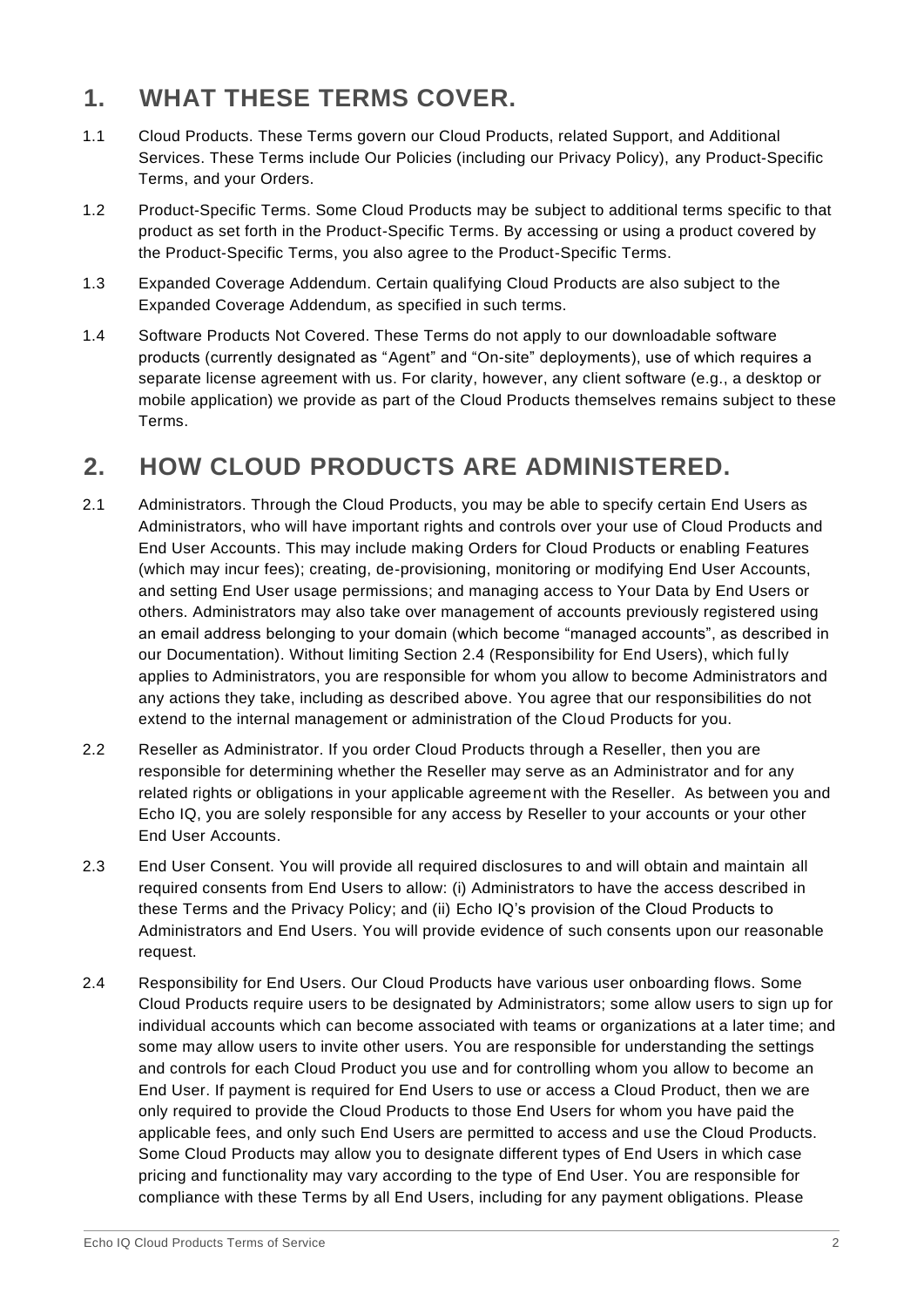note that you are responsible for the activities of all your End Users, including Orders they may place and how End Users use Your Data, even if those End Users are not from your organization or domain. We may display our User Notice to End Users at sign up, account creation, Cloud Product registration, or in-product. If you use single sign-on (SSO) for identity management of your Cloud Product(s) such that End Users will bypass these screens and our User Notice, you are responsible for displaying our User Notice to End Users and for any damages resulting from your failure to do so.

- 2.5 Credentials. You must require that all End Users keep their user IDs and passwords for the Cloud Products strictly confidential and do not share such information with any unauthorized person. User IDs are granted to individual, named persons and may not be shared. You are responsible for any and all actions taken using End User Accounts and passwords, and you agree to immediately notify us of any unauthorized use of which you become aware.
- 2.6 Age Requirement for End Users. The Cloud Products are not intended for, and should not be used by, anyone under the age of 18. You are responsible for ensuring that all End Users are at least 18 years old.
- 2.7 Domain Name Ownership. Where you are required to specify a domain for the operation of a Cloud Product or certain Cloud Product features, we may verify that you own or control that domain. If you do not own or control the domain you specify, then we will have no obligation to provide you with the Cloud Product or Cloud Product features.

# **3. WHAT'S INCLUDED IN YOUR CLOUD PRODUCT SUBSCRIPTIONS; WHAT ARE THE RESTRICTIONS.**

- 3.1 Access to Cloud Products. Subject to these Terms and during the applicable Subscription Term, you may access and use the Cloud Products for your own business purposes or personal use, as applicable, all in accordance with these Terms, the applicable Order and the Documentation. This includes the right, as part of your authorized use of the Cloud Products, to download and use the client software associated with the Cloud Products. The rights granted to you in this Section 3.1 are non-exclusive, non-sublicensable and non-transferable.
- 3.2 Support. During the Subscription Term, we will provide Support for the Cloud Products in accordance with the Support Policy, Enterprise Support and Services Policy (to the extent applicable), and the applicable Order.
- 3.3 Restrictions. Except as otherwise expressly permitted in these Terms, you will not: (a) reproduce, modify, adapt or create derivative works of the Cloud Products; (b) rent, lease, distribute, sell, sublicense, transfer or provide access to the Cloud Products to a third party; (c) use the Cloud Products for the benefit of any third party; (d) incorporate any Cloud Products into a product or service you provide to a third party; (e) interfere with or otherwise circumvent mechanisms in the Cloud Products intended to limit your use; (f) reverse engineer, disassemble, decompile, translate or otherwise seek to obtain or derive the source code, underlying ideas, algorithms, file formats or non-public APIs to any Cloud Products, except to the extent expressly permitted by applicable law (and then only upon advance notice to us); (g) remove or obscure any proprietary or other notices contained in any Cloud Product; (h) use the Cloud Products for competitive analysis or to build competitive products; (i) publicly disseminate information regarding the performance of the Cloud Products; or (j) encourage or assist any third party to do any of the foregoing.

## **4. OUR SECURITY AND DATA PRIVACY POLICIES.**

4.1 Security and Certifications. We implement and maintain physical, technical and adminis trative security measures designed to protect Your Data from unauthorized access, destruction, use, modification, or disclosure. We also maintain a compliance program that includes independent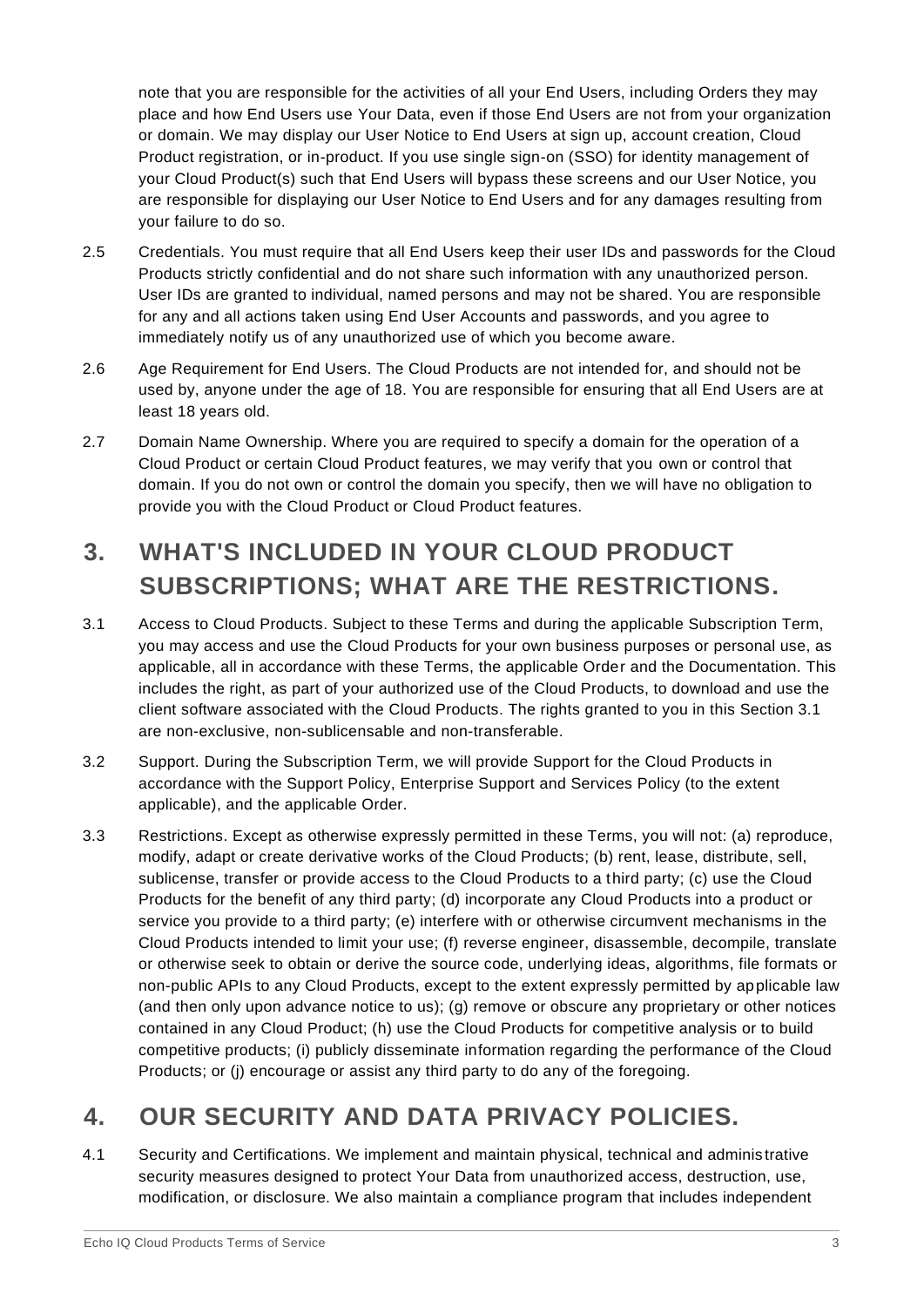third-party audits and certifications. Our **Security Page**, as updated from time to time, provides further details on our security measures and certifications.

- 4.2 Privacy. We collect certain data and information about you and your End Users in connection with your and your End Users' use of the Cloud Products and otherwise in connection with these Terms. We collect and use all such data and information in accordance with our [Privacy Policy,](https://www.echoiq.ai/security/) which you acknowledge.
- 4.3 Improving Cloud Products. We are always striving to improve the Cloud Products. In order to do so, we use analytics techniques to better understand how our Cloud Products are being used. For more information on these techniques and the type of data collected, please read our [Privacy](https://www.echoiq.ai/security/)  [Policy.](https://www.echoiq.ai/security/)
- 4.4 Subpoenas. Nothing in these Terms prevents us from disclosing Your Data to the extent required by law, subpoenas or court orders, but we will use commercially reasonable efforts to notify you where permitted to do so. Echo IQ strives to balance your privacy rights with other legal requirements..
- 4.5 GDPR Data Processing Addendum. If you are in the EEAU, Switzerland, or are otherwise subject to the territorial scope of Regulation (EU) 2016/679 (General Data Protection Regulation) or any successor legislation, you can request and complete the Echo IQ Data Processing Addendum by emailing [security@echoiq.ai.](mailto:security@echoiq.ai)
- 4.6 HIPAA. Echo IQ maintains a HIPAA compliance program to ensure the security and privacy of Protected Health Information (PHI). If you are in the United States or are otherwise subject to the territorial scope of the HIPAA Privacy and/or Security rule you can request a Business Associate Agreement with Echo IQ to provide contractual binding over how we handle your provided PHI by emailing [security@echoiq.ai.](mailto:security@echoiq.ai)

## **5. TERMS THAT APPLY TO YOUR DATA.**

- 5.1 Using Your Data to provide Cloud Products to You. You retain all right, title and interest in and to Your Data in the form submitted to the Cloud Products. Subject to these Terms, and solely to the extent necessary to provide the Cloud Products to you, you grant us a worldwide, limited term license to access, use, process, copy, distribute, perform, export, and display Your Data. Solely to the extent that reformatting Your Data for display in a Cloud Product constitutes a modification or derivative work, the foregoing license also includes the right to make modifications and derivative works. We may also access your accounts, End User Accounts, and your Cloud Products with End User permission in order to respond to your support requests.
- 5.2 Your Data Compliance Obligations. You and your use of Cloud Products (including use by your End Users) must comply at all times with these Terms, the Acceptable Use Policy and all Laws. You represent and warrant that: (i) you have obtained all necessary rights, releases and permissions to submit all Your Data to the Cloud Products and to grant the rights granted to us in these Terms and (ii) Your Data and its submission and use as you authorize in these Terms will not violate (1) any Laws, (2) any third-party intellectual property, privacy, publicity or other rights, or (3) any of your or third-party policies or terms governing Your Data. Other than our express obligations under Section 4 (Our security and data privacy policies), we assume no responsibility or liability for Your Data, and you are solely responsible for Your Data and the consequences of submitting and using it with the Cloud Products.
- 5.3 No Prohibited Sensitive Personal Information. You will not submit to the Cloud Products (or use the Cloud Products to collect) any Sensitive Personal Information unless its processing is expressly supported as a feature of the applicable Cloud Product in the applicable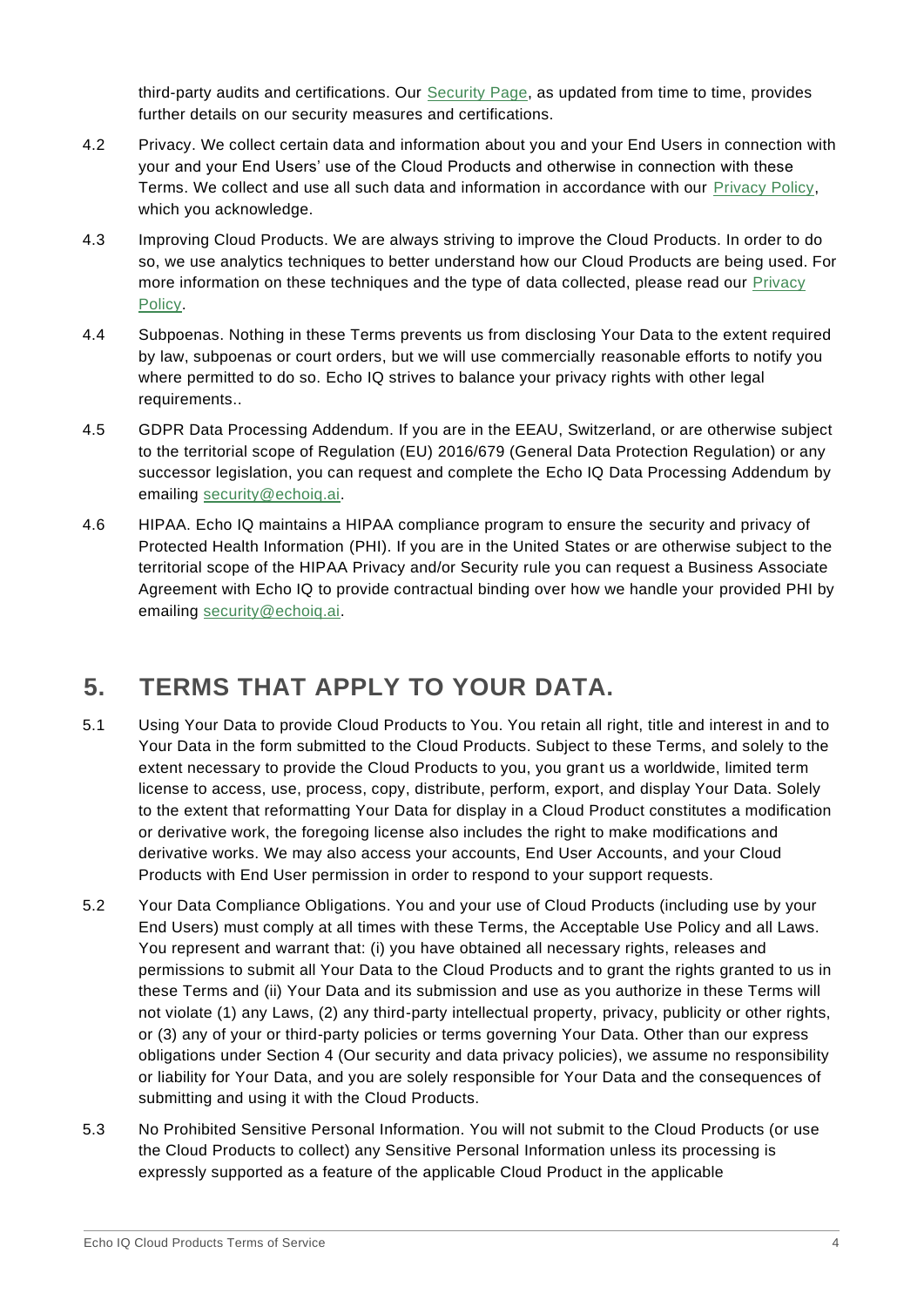Documentation. Notwithstanding any other provision to the contrary, we have no liability under these Terms for Sensitive Personal Information submitted in violation of the foregoing.

- 5.4 Your Indemnity. You will defend, indemnify and hold harmless us (and our Affiliates, officers, directors, agents and employees) from and against any and all claims, costs, damages, losses, liabilities and expenses (including reasonable attorneys' fees and costs) resulting from any claim arising from or related to (i) your breach of Section 2.3 (End User Consent) or any claims or disputes brought by your End Users arising out of their use of Cloud Products, (ii) your breach (or alleged breach) of Sections 5.2 (Your Data Compliance Obligations) or 5.3 (No Prohibited Sensitive Personal Information); or (iii) Your Materials. This indemnification obligation is subject to you receiving (a) prompt written notice of such claim (but in any event notice in sufficient time for you to respond without prejudice); (b) the exclusive right to control and direct the investigation, defense or settlement of such claim and (c) all reasonable necessary cooperation by us at your expense.
- 5.5 Removals and Suspension. We have no obligation to monitor any content uploaded to the Cloud Products. Nonetheless, if we deem such action necessary based on your violation of these Terms, including Our Policies, or in response to takedown requests that we receive following our guidelines for Reporting Copyright and Trademark Violations, we may (1) remove Your Data from the Cloud Products or (2) suspend your access to the Cloud Products. We will use reasonable efforts to provide you with advance notice of removals and suspensions when practicable, but if we determine that your actions endanger the operation of the Cloud Product or other users, we may suspend your access or remove Your Data immediately without notice. We have no liability to you for removing or deleting Your Data from or suspending your access to any Cloud Products as described in this Section 5.5.

## **6. USING THIRD-PARTY PRODUCTS WITH THE CLOUD PRODUCTS.**

6.1 Third-Party Products. You (including your End Users) may choose to use or procure other third party products or services in connection with the Cloud Products, including Third Party Apps or implementation, customization, training or other services. Your receipt or use of any third party products or services (and the third parties' use of any of Your Data) is subject to a separate agreement between you and the third party provider. If you enable or use third party products or services with the Cloud Products we will allow the third party providers to access or use Your Data as required for the interoperation of their products and services with the Cloud Products. This may include transmitting, transferring, modifying or deleting Your Data, or storing Your Data on systems belonging to the third party providers or other third parties. Any third party provider's use of Your Data is subject to the applicable agreement between you and such third party provider. We are not responsible for any access to or use of Your Data by third party providers or their products or services, or for the security or privacy practices of any third party provider or its products or services. You are solely responsible for your decision to permit any third party provider or third party product or service to use Your Data. It is your responsibility to carefully review the agreement between you and the third party provider, as provided by the applicable third party provider. WE DISCLAIM ALL LIABILITY AND RESPONSIBILITY FOR ANY THIRD PARTY PRODUCTS OR SERVICES (WHETHER SUPPORT, AVAILABILITY, SECURITY OR OTHERWISE) OR FOR THE ACTS OR OMISSIONS OF ANY THIRD PARTY PROVIDERS OR VENDORS.

#### **7. USING ECHO IQ DEVELOPER ASSETS.**

7.1 Access to any of our APIs, SDKs or other Echo IQ developer assets is subject to the Echo IQ these terms, and any additional Developer Terms set out by Echo IQ.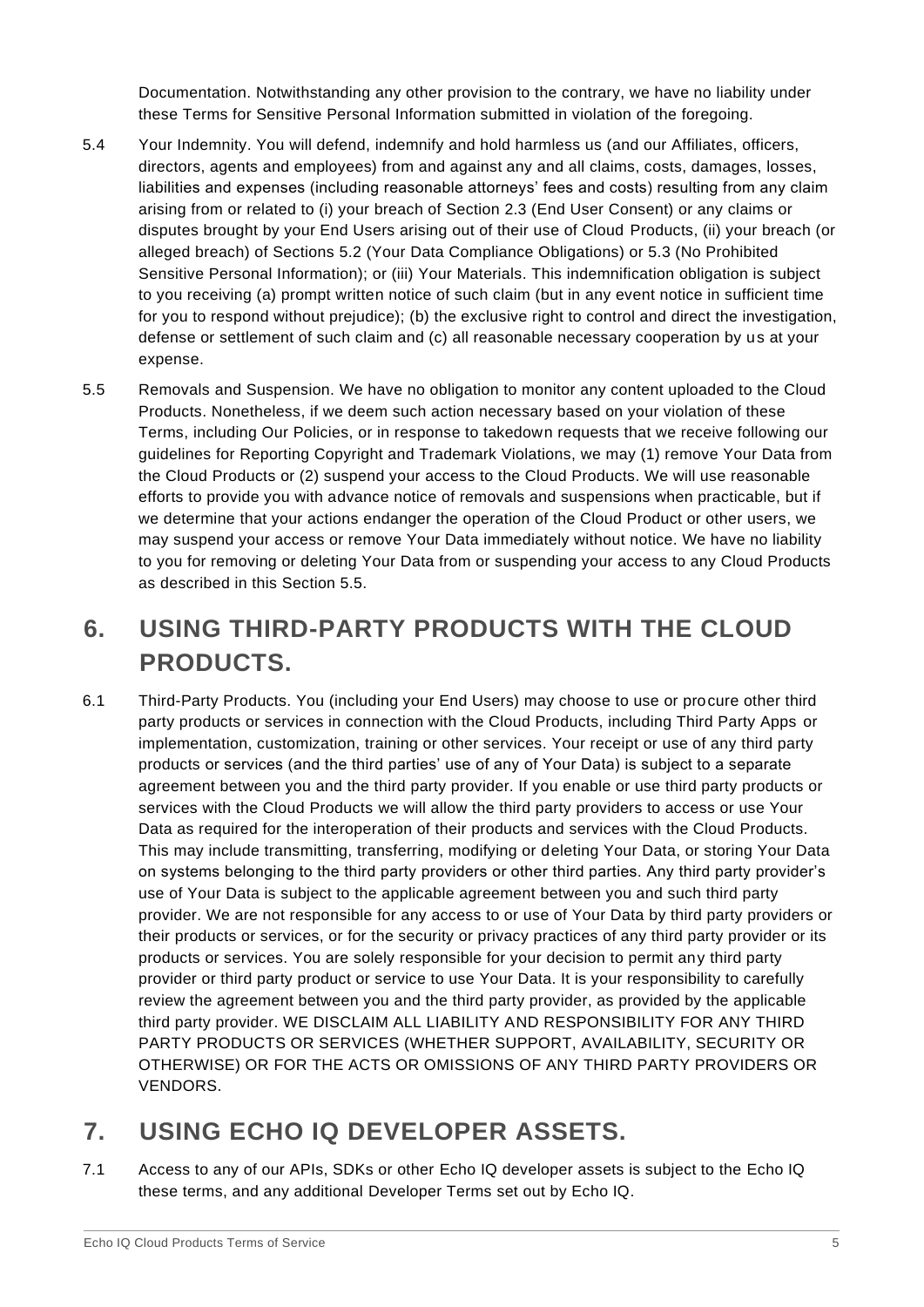#### **8. ADDITIONAL SERVICES.**

- 8.1 Additional Services. Subject to these Terms, you may purchase Additional Services that we will provide to you pursuant to the applicable Order. Additional Services may be subject to additional policies and terms as specified by us, including the Enterprise Support and Services Policy.
- 8.2 Our Deliverables. We will retain all right, title and interest in and to Our Deliverables. You may use any of Our Deliverables provided to you only in connection with the Cloud Products, subject to the same usage rights and restrictions as for the Cloud Products. For clarity, Our Deliverables are not considered Cloud Products, and any Cloud Products are not considered to be Our Deliverables.
- 8.3 Your Materials. You agree to provide us with reasonable access to Your Materials as reasonably necessary for our provision of Additional Services. If you do not provide us with timely access to Your Materials, our performance of Additional Services will be excused until you do so. You retain your rights in Your Materials, subject to our ownership of any Cloud Products, any of Our Deliverables or any of Our Technology underlying Your Materials. We will use Your Materials solely for purposes of performing the Additional Services. You represent and warrant that you have all necessary rights in Your Materials to provide them to us for such purposes. You may request a mutual Non-Disclosure (confidentiality) Agreement by emailing [security@echoiq.ai.](mailto:security@echoiq.ai)
- 8.4 Training Not Covered. Your purchase, and our provision, of Training is subject to our Training Terms and Policies, which is a separate agreement.

#### **9. BILLING, RENEWALS, AND PAYMENT.**

- 9.1 Monthly and Annual Plans. Except for No-Charge Products, all Cloud Products are offered either on a monthly subscription basis or an annual subscription basis.
- 9.2 Renewals. Except as otherwise specified in your Order, unless either party cancels your subscription prior to expiration of the current Subscription Term, your subscription will automatically renew for another Subscription Term of a period equal to your initial Subscription Term. You will provide any notice of non-renewal through the means we designate, which may include account settings in the Cloud Products or contacting our support team. Cancelling your subscription means that you will not be charged for the next billing cycle, but you will not receive any refunds or credits for amounts that have already been charged. All renewals are subject to the applicable Cloud Product continuing to be offered and will be charged at the then-current rates.
- 9.3 Adding Users. You may add users, increase usage limits, or otherwise increase your use of Cloud Products by placing a new Order or modifying an existing Order. Unless otherwise specified in the applicable Order, we will charge you for any increased use at our then-current rates, prorated for the remainder of the then-current Subscription Term.
- 9.4 Payment. You will pay all fees in accordance with each Order, by the due dates and in the currency specified in the Order. If a PO number is required in order for an invoice to be paid, then you must provide such PO number to Echo IQ by emailing [your](mailto:your) account manager. For Additional Services provided at any non-Echo IQ location, unless otherwise specified in your Order, you will reimburse us for our pre-approved travel, lodging and meal expenses, which we may charge as incurred. Other than as expressly set forth in Section 10 (Our return policy), 18.3 (Warranty Remedy), Section 20 (IP Indemnification) or Section 24 (Changes to these Terms), all amounts are non-refundable, non-cancellable and non-creditable. You agree that we may bill your credit card or other payment method for renewals, additional users, overages to set limits or scopes of use, expenses, and unpaid fees, as applicable.
- 9.5 Delivery. We will deliver the login instructions for Cloud Products to your account or through other reasonable means no later than when we have received payment of the applicable fees. You are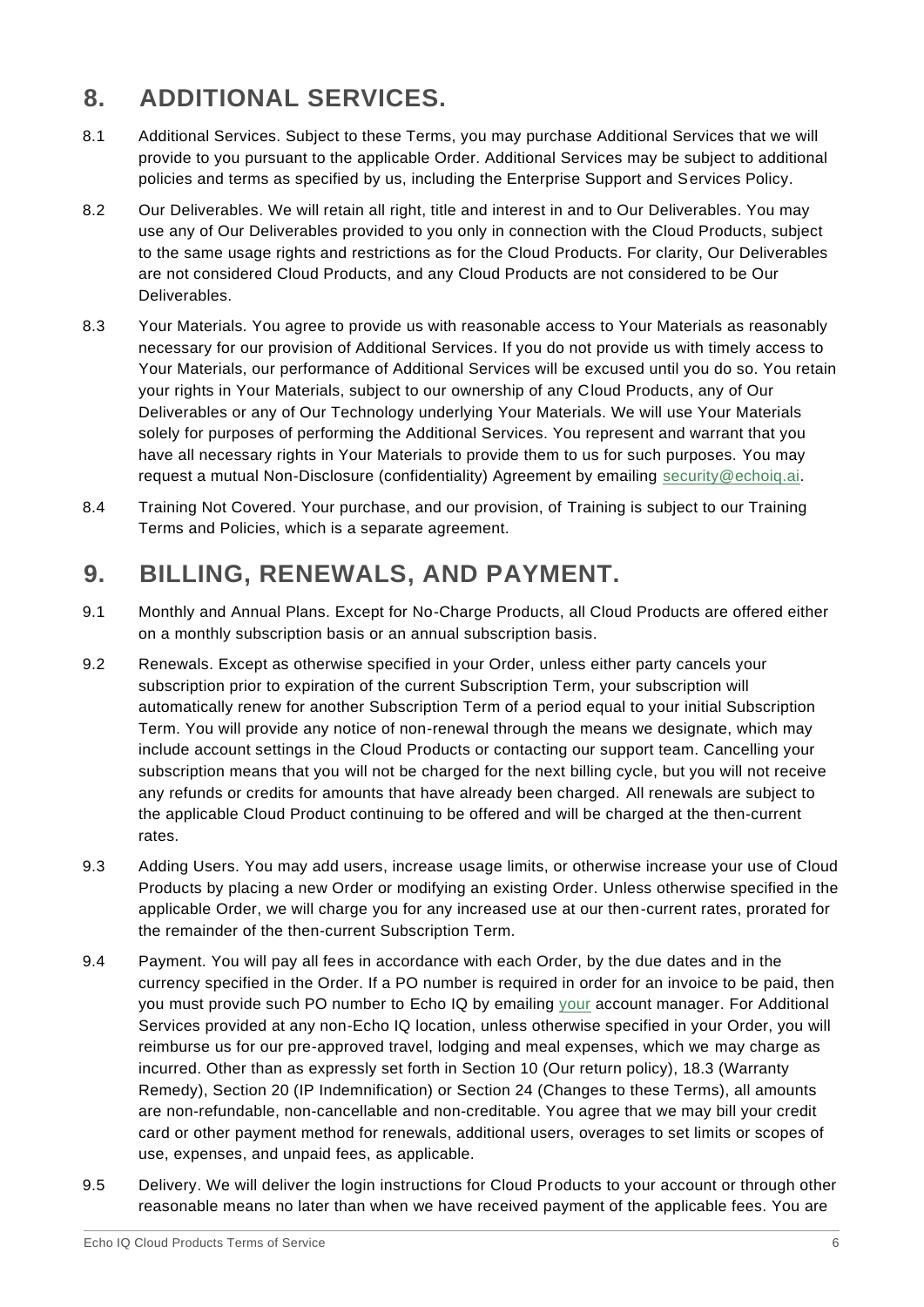responsible for accessing your account to determine that we have received payment and that your Order has been processed. All deliveries under these Terms will be electronic.

#### **10. OUR RETURN POLICY.**

10.1 As part of our commitment to customer satisfaction and without limiting the Performance Warranty in Section 18 (Warranties and Disclaimer), you may terminate your initial Order of a Cloud Product under these Terms, for no reason or any reason, by providing notice of termination to us no later than thirty (30) days after the Order date for such Cloud Product. In the event you terminate your initial Order under this Section 10, at your request (which may be made through your account with us), we will refund you the amount paid under such Order. This termination and refund right applies only to your initial Order of the Cloud Product and only if you exercise your termination right within the period specified above, and does not apply to Additional Services. You understand that we may change this practice in the future in accordance with Section 24 (Changes to these Terms).

#### **11. TAXES NOT INCLUDED.**

- 11.1 Taxes. Your fees under these Terms exclude any taxes or duties payable in respect of the Cloud Products in the jurisdiction where the payment is either made or received. To the extent that any such taxes or duties are payable by us, you must pay to us the amount of such taxes or duties in addition to any fees owed under these Terms. Notwithstanding the foregoing, if you have obtained an exemption from relevant taxes or duties as of the time such taxes or duties are levied or assessed, you may provide us with such exemption information, and we will use reasonable efforts to provide you with invoicing documents designed to enable you to obtain a refund or credit from the relevant revenue authority, if such a refund or credit is available.
- 11.2 Withholding Taxes. You will pay all fees net of any applicable withholding taxes. You and we will work together to avoid any withholding tax if exemptions, or a reduced treaty withholding rate, are available. If we qualify for a tax exemption, or a reduced treaty withholding rate, we will provide you with reasonable documentary proof. You will provide us reasonable evidence that you have paid the relevant authority for the sum withheld or deducted.

#### **12. IF YOU PURCHASED THROUGH A RESELLER.**

- 12.1 If you make any purchases through an authorized partner or reseller of Echo IQ ("Reseller"):
	- a) Instead of paying us, you will pay the applicable amounts to the Reseller, as agreed between you and the Reseller. We may suspend or terminate your rights to use Cloud Products if we do not receive the corresponding payment from the Reseller.
	- b) Your order details (e.g., the Cloud Products you are entitled to use, the number of End Users, the Subscription Term, etc.) will be as stated in the Order placed with us by the Reseller on your behalf, and Reseller is responsible for the accuracy of any such Order as communicated to us.
	- c) If you are entitled to a refund under these Terms, then unless we otherwise specify, we will refund any applicable fees to the Reseller and the Reseller will be solely responsible for refunding the appropriate amounts to you.
	- d) Resellers are not authorized to modify these Terms or make any promises or commitments on our behalf, and we are not bound by any obligations to you other than as set forth in these Terms.
	- e) The amount paid or payable by the Reseller to us for your use of the applicable Cloud Product under these Terms will be deemed the amount actually paid or payable by you to us under these Terms for purposes of calculating the liability cap in Section 19.2.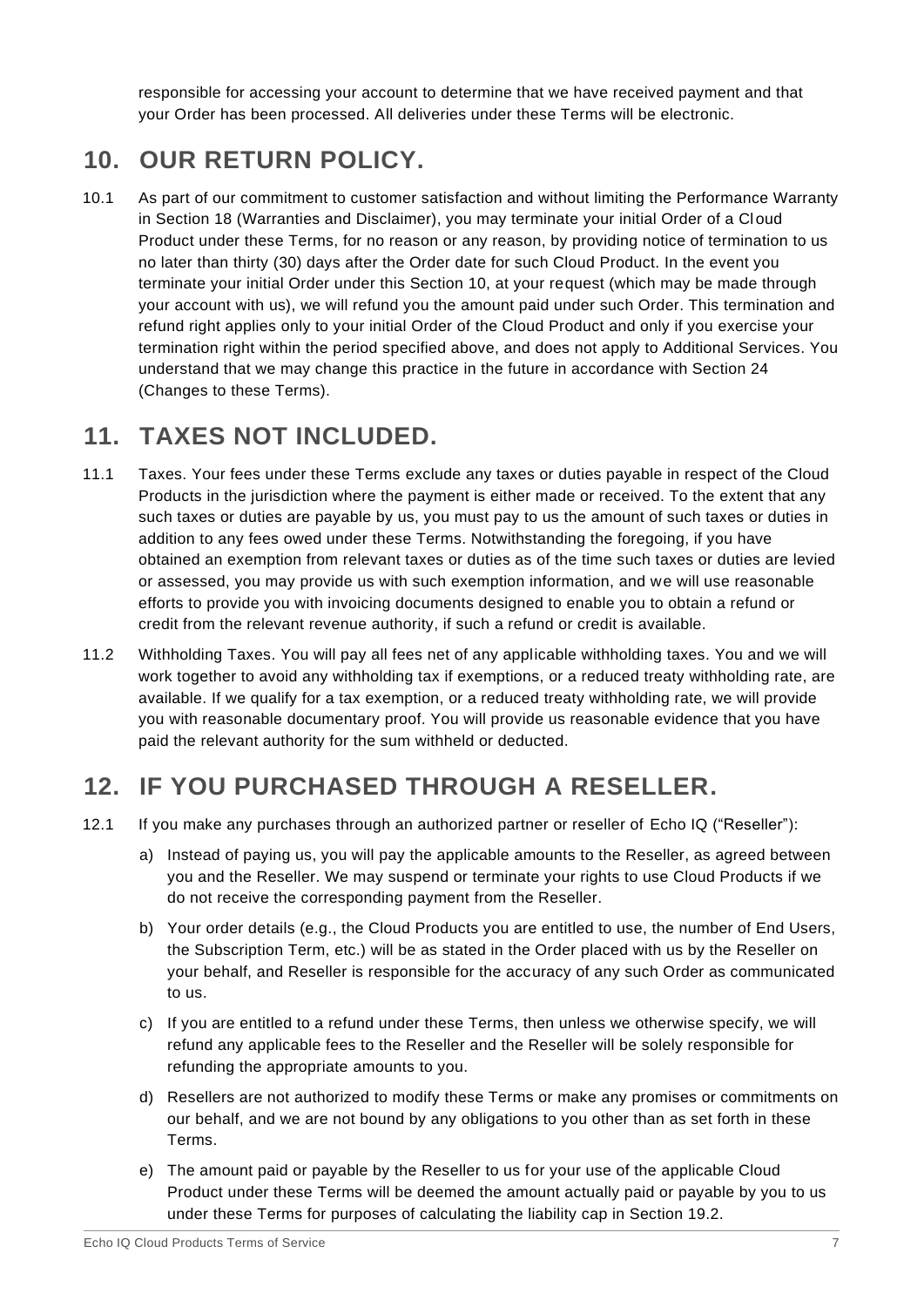## **13. NO CONTINGENCIES ON OTHER PRODUCTS OF FUTURE FUNCTIONALITY.**

13.1 You acknowledge that the Cloud Products and Additional Services referenced in an Order are being purchased separately from any of our other products or services. Payment obligations for any products or services are not contingent on the purchase or use of any of our other products (and for clarity, any purchases of Cloud Products and Additional Services are separate and not contingent on each other, even if listed on the same Order). You agree that your purchases are not contingent on the delivery of any future functionality or features (including future availability of any Cloud Products beyond the current Subscription Term), or dependent on any oral or written public comments we make regarding future functionality or features.

## **14. EVALUATIONS, TRIALS, AND BETAS.**

14.1 We may offer certain Cloud Products (including some Echo IQ Apps) to you at no charge, including free accounts, trial use and Beta Versions as defined below (collectively, "No-Charge Products"). Your use of No-Charge Products is subject to any additional terms that we specify and is only permitted during the Subscription Term we designate (or, if not designated, until terminated in accordance with these Terms). Except as otherwise set forth in this Section 14, the terms and conditions of these Terms governing Cloud Products, including Section 3.3 (Restrictions), fully apply to No-Charge Products. We may modify or terminate your right to use No-Charge Products at any time and for any reason in our sole discretion, without liability to you. You understand that any pre-release and beta Cloud Products, and any pre-release and beta features within generally available Cloud Products, that we make available (collectively, "Beta Versions") are still under development, may be inoperable or incomplete and are likely to contain more errors and bugs than generally available Cloud Products. We make no promises that any Beta Versions will ever be made generally available. In some circumstances, we may charge a fee in order to allow you to access Beta Versions, but the Beta Versions will still remain subject to this Section 14. All information regarding the characteristics, features or performance of any No-Charge Products (including Beta Versions) constitutes our Confidential Information. To the maximum extent permitted by applicable law, we disclaim all obligations or liabilities with respect to No-Charge Products, including any Support, warranty and indemnity obligations. NOTWITHSTANDING ANYTHING ELSE IN THESE TERMS, OUR MAXIMUM AGGREGATE LIABILITY TO YOU IN RESPECT OF NO-CHARGE PRODUCTS WILL BE US\$100. ANY OTHER OBLIGATIONS UNDER AGREEMENT BY BOTH PARTIES, SUCH AS UNDER A HIPAA BUSINESS ASSOCIATE AGREEMENT WILL BE HONOURED FOR NO-CHARGE PRODUCTS.

## **15. IP RIGHTS IN THE CLOUD PRODUCTS AND FEEDBACK.**

15.1 Cloud Products are made available on a limited access basis, and no ownership right is conveyed to you, irrespective of the use of terms such as "purchase" or "sale". We and our licensors have and retain all right, title and interest, including all intellectual property rights, in and to Our Technology (including the Cloud Products). From time to time, you may choose to submit Feedback to us. We may in connection with any of our products or services freely use, copy, disclose, license, distribute and exploit any Feedback in any manner without any obligation, royalty or restriction based on intellectual property rights or otherwise. No Feedback will be considered your Confidential Information, and nothing in these Terms limits our right to independently use, develop, evaluate, or market products or services, whether incorporating Feedback or otherwise.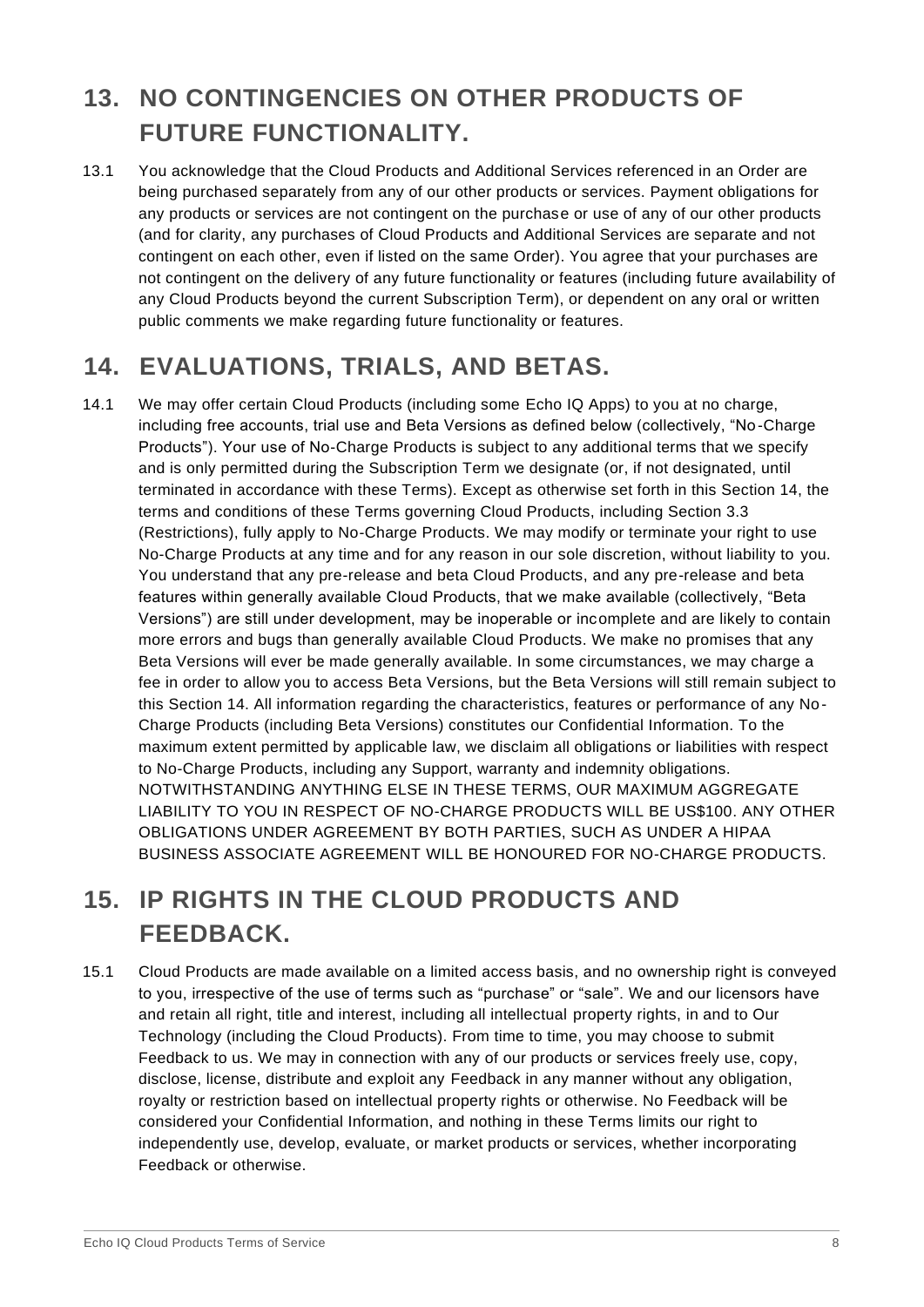## **16. CONFIDENTIALITY.**

16.1 Except as otherwise set forth in these Terms, each party agrees that all code, inventions, knowhow and business, technical and financial information disclosed to such party ("Receiving Party") by the disclosing party ("Disclosing Party") constitute the confidential property of the Disclosing Party ("Confidential Information"), provided that it is identified as confidential at the time of disclosure or should be reasonably known by the Receiving Party to be confidential or proprietary due to the nature of the information disclosed and the circumstances surrounding the disclosure. Any of Our Technology and any performance information relating to the Cloud Products will be deemed our Confidential Information without any marking or further designation. Except as expressly authorized herein, the Receiving Party will (1) hold in confidence and not disclose any Confidential Information to third parties and (2) not use Confidential Information for any purpose other than fulfilling its obligations and exercising its rights under these Terms. The Receiving Party may disclose Confidential Information to its employees, agents, contractors and other representatives having a legitimate need to know, provided that they are bound to confidentiality obligations no less protective of the Disclosing Party than this Section 16 and that the Receiving Party remains responsible for compliance by them with the terms of this Section 16. The Receiving Party's confidentiality obligations will not apply to information which the Receiving Party can document: (i) was rightfully in its possession or known to it prior to receipt of the Confidential Information; (ii) is or has become public knowledge through no fault of the Receiving Party; (iii) is rightfully obtained by the Receiving Party from a third party without breach of any confidentiality obligation; or (iv) is independently developed by employees of the Receiving Party who had no access to such information. The Receiving Party may also disclose Confidential Information if so required pursuant to a regulation, law or court order (but only to the minimum extent required to comply with such regulation or order and with advance notice to the Disclosing Party). The Receiving Party acknowledges that disclosure of Confidential Information would cause substantial harm for which damages alone would not be a sufficient remedy, and therefore that upon any such disclosure by the Receiving Party the Disclosing Party will be entitled to appropriate equitable relief in addition to whatever other remedies it might have at law.

#### **17. TERM AND TERMINATION.**

- 17.1 Term. These Terms are effective as of the Effective Date and expire on the date of expiration or termination of all Subscription Terms.
- 17.2 Termination for Cause. Either party may terminate these Terms (including all related Orders) if the other party (a) fails to cure any material breach of these Terms within thirty (30) days after notice; (b) ceases operation without a successor; or (c) seeks protection under any bankruptcy, receivership, trust deed, creditors' arrangement, composition or comparable proceeding, or if any such proceeding is instituted against that party (and not dismissed within sixty (60) days thereafter).
- 17.3 Termination for Convenience. You may choose to stop using the Cloud Products and terminate these Terms (including all Orders) at any time for any reason upon written notice to us, but, unless you are exercising your right to terminate early pursuant to Section 10 (Our return policy), upon any such termination (i) you will not be entitled to a refund of any pre-paid fees and (ii) if you have not already paid all applicable fees for the then-current Subscription Term or related services period (as applicable), any such fees that are outstanding will become immediately due and payable.
- 17.4 Effects of Termination. Upon any expiration or termination of these Terms, you must cease using all Cloud Products and delete (or at our request, return) all Confidential Information or other materials of ours in your possession, including on any third-party systems operated on your behalf. You will certify such deletion upon our request. You will not have access to Your Data (and we may delete all of Your Data unless legally prohibited) after expiration or termination of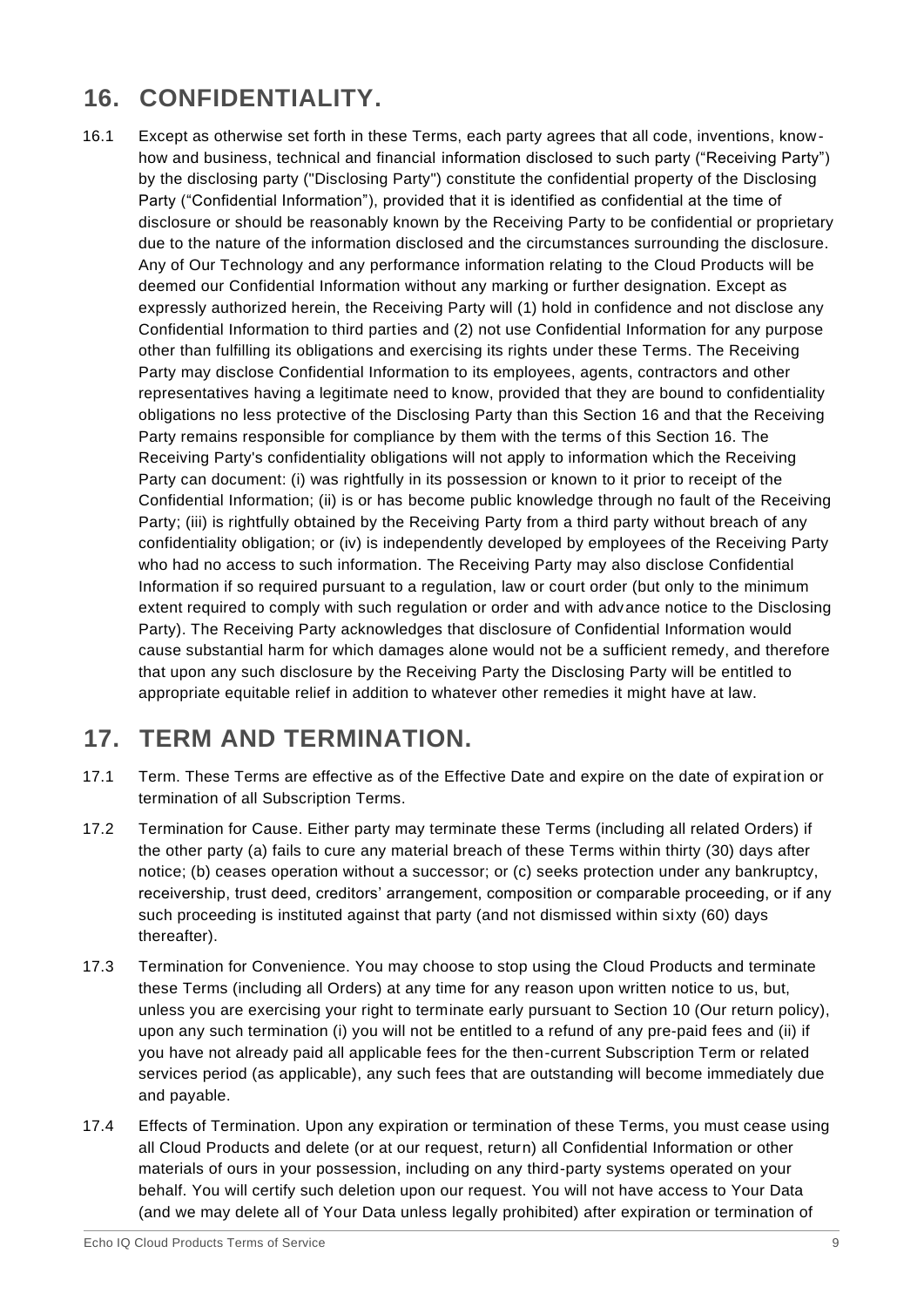these Terms (or its applicable Subscription Term), so you should make sure to export Your Data using the functionality of the Cloud Products during the applicable Subscription Term. If y ou terminate these Terms in accordance with Section 17.2 (Termination for Cause), we will refund you any prepaid fees covering the remainder of the then-current Subscription Term after the effective date of termination. If we terminate these Terms in accordance with Section 17.2 (Termination for Cause), you will pay any unpaid fees covering the remainder of the then-current Subscription Term after the effective date of termination. In no event will termination relieve you of your obligation to pay any fees payable to us for the period prior to the effective date of termination. Except where an exclusive remedy may be specified in these Terms, the exercise by either party of any remedy, including termination, will be without prejudice to any other remedies it may have under these Terms, by law or otherwise.

17.5 Survival. The following provisions will survive any termination or expiration of these Terms: Sections 3.3 (Restrictions), 5.4 (Your Indemnity), 6.1 (Third-Party Products), 9.4 (Payment), 11 (Taxes not included), 14 (Evaluations, trials, and betas) (disclaimers and use restrictions only), 15 (IP Rights in the Cloud Products and Feedback), 16 (Confidentiality), 17 (Term and Termination), 18.4 (Warranty Disclaimer), 19 (Limitations of Liability), 20 (IP Indemnification) (but solely with respect to claims arising from your use of Cloud Products during the Subscription Term), 22 (Dispute Resolution) and 26 (General Provisions).

#### **18. WARRANTIES AND DISCLAIMER.**

- 18.1 Mutual Warranties. Each party represents and warrants that it has the legal power and authority to enter into these Terms.
- 18.2 Our Warranties. We warrant, for your benefit only, that we use commercially reasonable efforts to prevent introduction of viruses, Trojan horses or similar harmful materials into the Cloud Pro ducts (but we are not responsible for harmful materials submitted by you or End Users) (the "Performance Warranty").
- 18.3 Warranty Remedy. We will use commercially reasonable efforts, at no charge to you, to correct reported non-conformities with the Performance Warranty. If we determine corrections to be impracticable, either party may terminate the applicable Subscription Term. In this case, you will receive a refund of any fees you have pre-paid for use of the Cloud Product for the terminated portion of the applicable Subscription Term. The Performance Warranty will not apply: (i) unless you make a claim within thirty (30) days of the date on which you first noticed the non-conformity, (ii) if the non-conformity was caused by misuse, unauthorized modifications or third-party products, software, services or equipment or (iii) to No-Charge Products. Our sole liability, and your sole and exclusive remedy, for any breach of the Performance Warranty are set forth in this Section 18.
- 18.4 WARRANTY DISCLAIMER. EXCEPT AS EXPRESSLY PROVIDED IN THIS SECTION 18, ALL CLOUD PRODUCTS, SUPPORT AND ADDITIONAL SERVICES ARE PROVIDED "AS IS," AND WE AND OUR SUPPLIERS EXPRESSLY DISCLAIM ANY AND ALL WARRANTIES AND REPRESENTATIONS OF ANY KIND, INCLUDING ANY WARRANTY OF NON-INFRINGEMENT, TITLE, FITNESS FOR A PARTICULAR PURPOSE, FUNCTIONALITY OR MERCHANTABILITY, WHETHER EXPRESS, IMPLIED OR STATUTORY. WITHOUT LIMITING OUR EXPRESS OBLIGATIONS IN THESE TERMS, WE DO NOT WARRANT THAT YOUR USE OF THE CLOUD PRODUCTS WILL BE UNINTERRUPTED OR ERROR-FREE, THAT WE WILL REVIEW YOUR DATA FOR ACCURACY OR THAT WE WILL PRESERVE OR MAINTAIN YOUR DATA WITHOUT LOSS. YOU UNDERSTAND THAT USE OF THE CLOUD PRODUCTS NECESSARILY INVOLVES TRANSMISSION OF YOUR DATA OVER NETWORKS THAT WE DO NOT OWN, OPERATE OR CONTROL, AND WE ARE NOT RESPONSIBLE FOR ANY OF YOUR DATA LOST, ALTERED, INTERCEPTED OR STORED ACROSS SUCH NETWORKS. WE CANNOT GUARANTEE THAT OUR SECURITY PROCEDURES WILL BE ERROR-FREE, THAT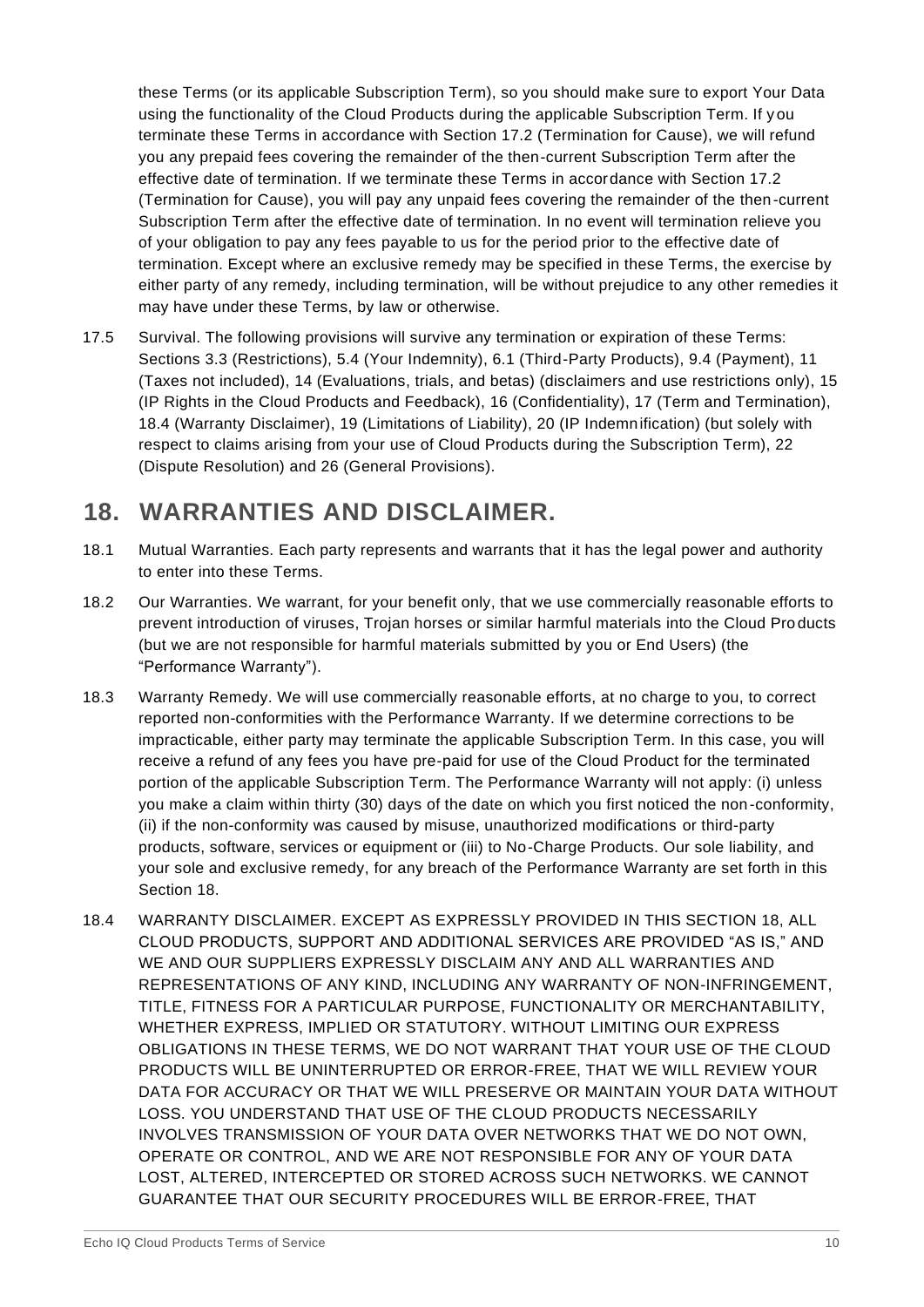TRANSMISSIONS OF YOUR DATA WILL ALWAYS BE SECURE OR THAT UNAUTHORIZED THIRD PARTIES WILL NEVER BE ABLE TO DEFEAT OUR SECURITY MEASURES OR THOSE OF OUR THIRD PARTY SERVICE PROVIDERS. WE WILL NOT BE LIABLE FOR DELAYS, INTERRUPTIONS, SERVICE FAILURES OR OTHER PROBLEMS INHERENT IN USE OF THE INTERNET AND ELECTRONIC COMMUNICATIONS OR OTHER SYSTEMS OUTSIDE OUR REASONABLE CONTROL. YOU MAY HAVE OTHER STATUTORY RIGHTS, BUT THE DURATION OF STATUTORILY REQUIRED WARRANTIES, IF ANY, WILL BE LIMITED TO THE SHORTEST PERIOD PERMITTED BY LAW.

## **19. LIMITATION OF LIABILITY.**

- 19.1 Consequential Damages Waiver. EXCEPT FOR EXCLUDED CLAIMS (AS DEFINED BELOW), NEITHER PARTY (NOR ITS SUPPLIERS) WILL HAVE ANY LIABILITY ARISING OUT OF OR RELATED TO THESE TERMS FOR ANY LOSS OF USE, LOST OR INACCURATE DATA, LOST PROFITS, FAILURE OF SECURITY MECHANISMS, INTERRUPTION OF BUSINESS, COSTS OF DELAY, OR ANY INDIRECT, SPECIAL, INCIDENTAL, RELIANCE OR CONSEQUENTIAL DAMAGES OF ANY KIND, EVEN IF INFORMED OF THE POSSIBILITY OF SUCH DAMAGES IN ADVANCE.
- 19.2 Liability Cap. EXCEPT FOR EXCLUDED CLAIMS, EACH PARTY'S AND ITS SUPPLIERS' AGGREGATE LIABILITY TO THE OTHER ARISING OUT OF OR RELATED TO THESE TERMS WILL NOT EXCEED THE AMOUNT ACTUALLY PAID OR PAYABLE BY YOU TO US UNDER THESE TERMS IN THE TWELVE (12) MONTHS IMMEDIATELY PRECEDING THE CLAIM.
- 19.3 Excluded Claims. "Excluded Claims" means (1) amounts owed by you under any Orders, (2) either party's express indemnification obligations in these Terms, and (3) your breach of Section 3.3 (Restrictions) or of Section 2 (Combining the Products with Open Source Software) of Third Party Code in Echo IQ Products.
- 19.4 Nature of Claims and Failure of Essential Purpose. The parties agree that the waivers and limitations specified in this Section 19 apply regardless of the form of action, whether in contract, tort (including negligence), strict liability or otherwise and will survive and apply even if any limited remedy specified in these Terms is found to have failed of its essential purpose.

#### **20. IP INDEMNIFICATION**

20.1 We will defend you against any claim brought against you by a third party alleging that the Clo ud Products, when used as authorized under these Terms, infringe any third-party patent, copyright or trademark, or misappropriates any third-party trade secret enforceable in any jurisdiction that is a signatory to the Berne Convention (a "Claim"), and we will indemnify you and hold you harmless against any damages and costs finally awarded on the Claim by a court of competent jurisdiction or agreed to via settlement executed by us (including reasonable attorneys' fees), provided that we have received from you: (a) prompt written notice of the Claim (but in any event notice in sufficient time for us to respond without prejudice); (b) reasonable assistance in the defense and investigation of the Claim, including providing us a copy of the Claim, all relevant evidence in your possession, custody, or control, and cooperation with evidentiary discovery, litigation, and trial, including making witnesses within your employ or control available for testimony; and (c) the exclusive right to control and direct the investigation, defense, and settlement (if applicable) of the Claim. If your use of the Cloud Products is (or in your opinion is likely to be) enjoined, whether by court order or by settlement, or if we determine such actions are reasonably necessary to a void material liability, we may, at our option and in our discretion: (i) procure the right for your continued use of the Cloud Product in accordance with these Terms; (ii) substitute a substantially functionally similar Cloud Product; or (iii) terminate your right to continue using the Cloud Product and refund any prepaid amounts for the terminated portion of the Subscription Term. Our indemnification obligations above do not apply: (1) if the total aggregate fees we receive with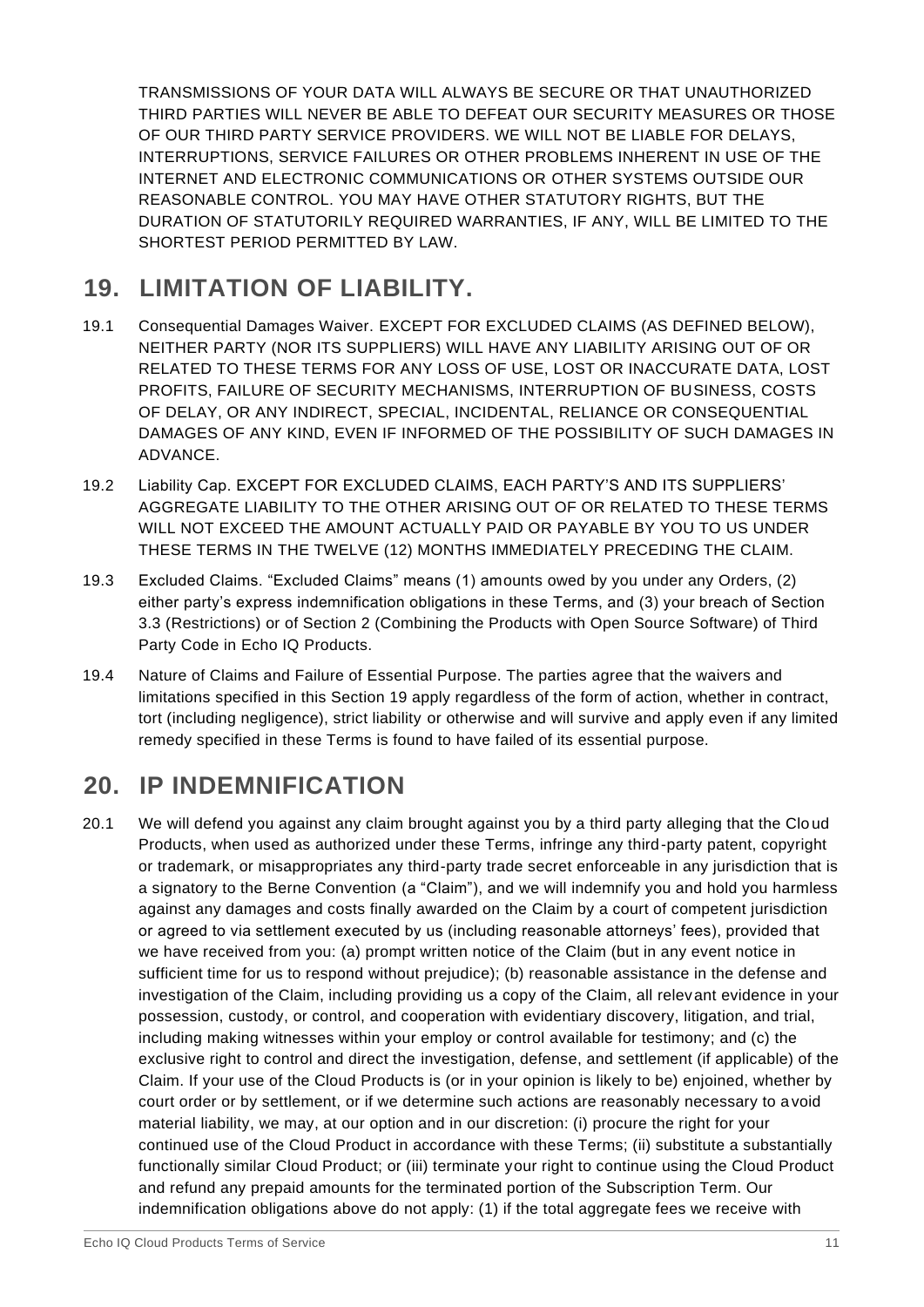respect to your subscription to a Cloud Product in the twelve (12) month period immediately preceding the Claim is less than US\$50,000; (2) if the Cloud Product is modified by any party other than us, but solely to the extent the alleged infringement is caused by such modification; (3) if the Cloud Product is used in combination with any non-Echo IQ product, software, service or equipment, but solely to the extent the alleged infringement is caused by such combination; (4) to unauthorized use of Cloud Products; (5) to any Claim arising as a result of (y) Your Data or circumstances covered by your indemnification obligations in Section 5.4 (Your Indemnity) or (z) any third-party deliverables or components contained with the Cloud Products or (6) if you settle or make any admissions with respect to a Claim without our prior written consent. THIS SECTION 20 (IP INDEMNIFICATION) STATES OUR SOLE LIABILITY AND YOUR EXCLUSIVE REMEDY FOR ANY INFRINGEMENT OF INTELLECTUAL PROPERTY RIGHTS IN CONNECTION WITH ANY CLOUD PRODUCT OR OTHER ITEMS WE PROVIDE UNDER THESE TERMS.

## **21. PUBLICITY RIGHTS.**

21.1 We may identify you as an Echo IQ customer in our promotional materials. We will promptly stop doing so upon your request sent to sales@echoiq.ai.

## **22. DISPUTE RESOLUTION.**

- 22.1 Informal Resolution. In the event of any controversy or claim arising out of or relating to these Terms, the parties will consult and negotiate with each other and, recognizing their mutual interests, attempt to reach a solution satisfactory to both parties. If the parties do not reach settlement within a period of sixty (60) days, either party may pursue relief as may be available under these Terms pursuant to Section 22.2 (Governing Law; Jurisdiction). All negotiations pursuant to this Section 22.1 will be confidential and treated as compromise and settlement negotiations for purposes of all rules and codes of evidence of applicable legislation and jurisdictions.
- 22.2 Governing Law; Jurisdiction. These Terms will be governed by and construed in accordance with the applicable laws of the State of Delaware, USA, without giving effect to the principles of that State relating to conflicts of laws. Each party irrevocably agrees that any legal action, suit or proceeding arising out of or related to these Terms must be brought solely and exclusively in, and will be subject to the service of process and other applicable procedural rules of, the State or Federal court in Wilmington, Delaware, USA, and each party irrevocably submits to the sole and exclusive personal jurisdiction of the courts in Wilmington, Delaware, USA, generally and unconditionally, with respect to any action, suit or proceeding brought by it or against it by the other party. In any action or proceeding to enforce a party's rights under these Terms, the prevailing party will be entitled to recover its reasonable costs and attorneys' fees.
- 22.3 Injunctive Relief; Enforcement. Notwithstanding the provisions of Section 22.1 (Informal Resolution) and 22.2 (Governing Law; Jurisdiction), nothing in these Terms will prevent us from seeking injunctive relief with respect to a violation of intellectual property rights, confidentiality obligations or enforcement or recognition of any award or order in any appropriate jurisdiction.
- 22.4 Exclusion of UN Convention and UCITA. The terms of the United Nations Convention on Contracts for the Sale of Goods do not apply to these Terms. The Uniform Computer Information Transactions Act (UCITA) will not apply to these Terms regardless of when or where adopted.

## **23. EXPORT RESTRICTIONS.**

23.1 The Cloud Products are subject to export restrictions by the United States and Australian government and may be subject to import restrictions by certain foreign governments, and you agree to comply with all applicable export and import laws and regulations in your access to, use of, and download of the Cloud Products (or any part thereof). You shall not (and shall not allow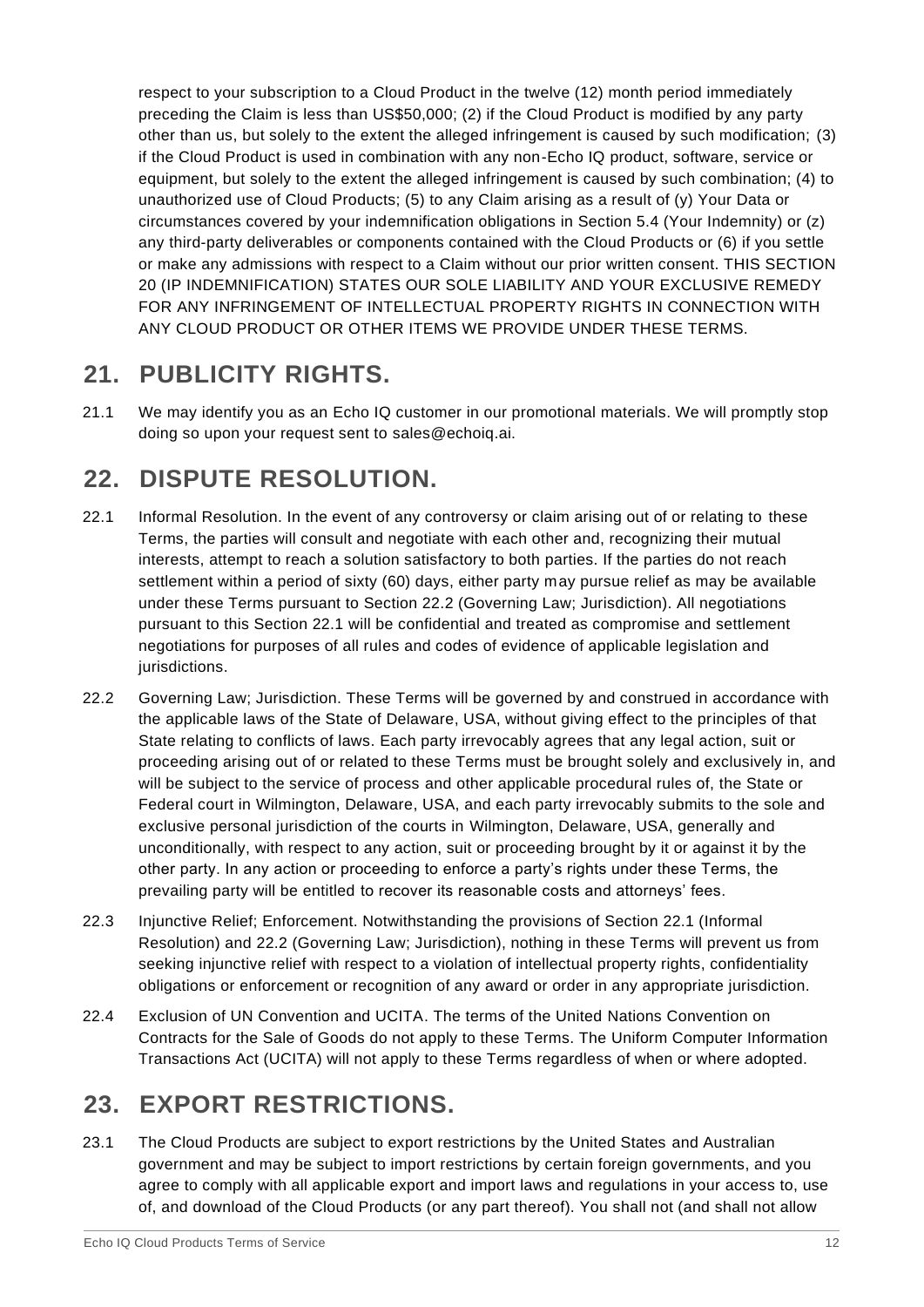any third-party to) remove or export from the United States or Australia or allow the export or reexport of any part of the Cloud Products or any direct product thereof:

- a) into (or to a national or resident of) any embargoed or terrorist-supporting country;
- b) to anyone on the U.S. Commerce Department's Denied Persons, Entity, or Unverified Lists or the U.S. Treasury Department's list of Specially Designated Nationals and Consolidated Sanctions list (collectively, "Prohibited Persons");
- c) to anyone on the Australian Department of Foreign Affairs and Trade's Consolidate List of all persons and entities who are subject to targeted financial sanctions;
- d) to any country to which such export or re-export is restricted or prohibited, or as to which the United States government or any agency thereof requires an export license or other governmental approval at the time of export or re-export without first obtaining such license or approval; or
- e) otherwise in violation of any export or import restrictions, laws or regulations of any United States or foreign agency or authority.
- 23.2 You represent and warrant that
	- a) you are not located in, under the control of, or a national or resident of any such prohibited country and
	- b) none of Your Data is controlled under the U.S. International Traffic in Arms Regulations or similar Laws in other jurisdictions.
- 23.3 You also certify that you are not a Prohibited Person nor owned, controlled by, or acting on behalf of a Prohibited Person. You agree not to use or provide the Cloud Products for any prohibited end use, including to support any nuclear, chemical, or biological weapons proliferation, or missile technology, without the prior permission of the United States government.

#### **24. CHANGES TO THESE TERMS.**

- 24.1 We may modify the terms and conditions of these Terms (including Our Policies) from time to time, with notice to you in accordance with Section 26.1 (Notices) or by posting the modified Terms on our website. Together with notice, we will specify the effective date of the modifications.
- 24.2 No-Charge Products. You must accept the modifications to continue using the No-Charge Products. If you object to the modifications, your exclusive remedy is to cease using the No-Charge Products.
- 24.3 Paid Subscriptions. Except as otherwise indicated below, modifications to these Terms will take effect at the next renewal of your Subscription Term and will automatically apply as of the renewal date unless you elect not to renew pursuant to Section 9.2 (Renewals). Notwithstanding the foregoing, in some cases (e.g., to address compliance with Laws, or as necessary for new features) we may specify that such modifications become effective during your then-current Subscription Term. If the effective date of such modifications is during your then-current Subscription Term and you object to the modifications, then (as your exclusive remedy) you may terminate your affected Orders upon notice to us, and we will refund you any fees you have prepaid for use of the affected Cloud Products for the terminated portion of the applicable Subscription Term. To exercise this right, you must provide us with notice of your objection and termination within thirty (30) days of us providing notice of the modifications. For the avoidance of doubt, any Order is subject to the version of these Terms in effect at the time of the Order.
- 24.4 Our Policies. We may modify Our Policies to take effect during your then-current Subscription Term in order to respond to changes in our products, our business, or Laws. In this case, unless required by Laws, we agree not to make modifications to Our Policies that, considered as a whole, would substantially diminish our obligations during your then-current Subscription Term.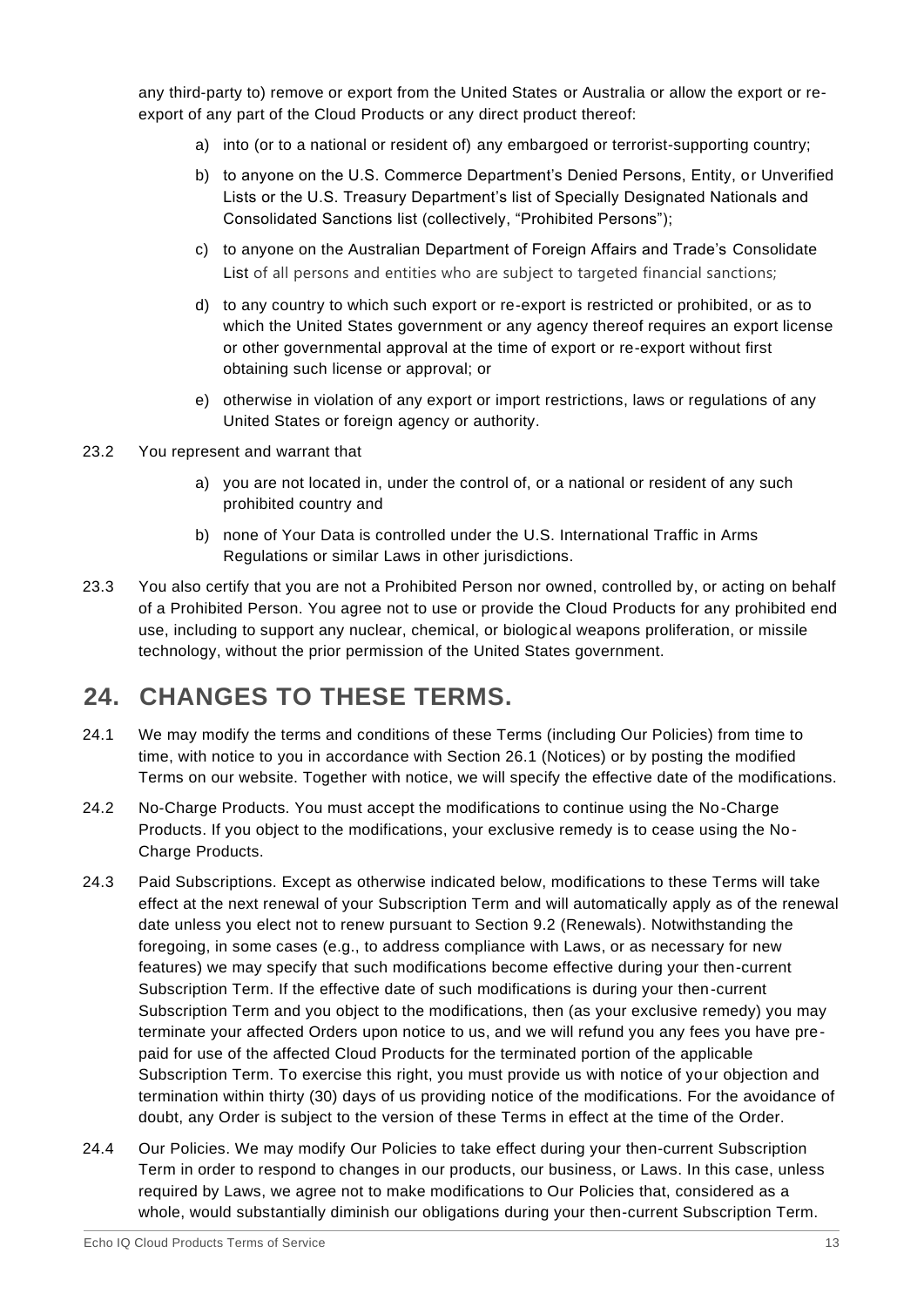Modifications to Our Policies will take effect automatically as of the effective date specified for the updated policies.

#### **25. CHANGES TO THE CLOUD PRODUCTS.**

25.1 You acknowledge that the Cloud Products are on-line, subscription-based products, and that in order to provide improved customer experience we may make changes to the Cloud Products, and we may update the applicable Documentation accordingly. Subject to our obligation to provide Cloud Products and Additional Services under existing Orders, we can discontinue any Cloud Products, any Additional Services, or any portion or feature of any Cloud Products for any reason at any time without liability to you.

## **26. GENERAL PROVISIONS.**

- 26.1 Notices. Any notice under these Terms must be given in writing. We may provide notice to you through your Notification Email Address, your account or in-product notifications. You agree that any electronic communication will satisfy any applicable legal communication requirements, including that such communications be in writing. Any notice to you will be deemed given upon the first business day after we send it. You will provide notice to us electronically via email to cosec@echoiq.ai, Attn: Company Secretary. Your notices to us will be deemed given upon receipt.
- 26.2 Force Majeure. Neither party will be liable to the other for any delay or failure to perform any obligation under these Terms (except for a failure to pay fees) if the delay or failure is due to events which are beyond the reasonable control of such party, such as a strike, blockade, war, act of terrorism, riot, natural disaster, failure or diminishment of power or telecommunications or data networks or services, or refusal of a license by a government agency.
- 26.3 Assignment. You may not assign or transfer these Terms without our prior written consent. As an exception to the foregoing, you may assign these Terms in their entirety (including all Orders) to your successor resulting from a merger, acquisition, or sale of all or substantially all of your assets or voting securities, provided that you provide us with prompt written notice of the assignment and the assignee agrees in writing to assume all of your obligations under these Terms. Any attempt by you to transfer or assign these Terms except as expressly authorized above will be null and void. We may assign our rights and obligations under these Terms (in whole or in part) without your consent. We may also permit our Affiliates, agents and contractors to exercise our rights or perform our obligations under these Terms, in which case we will remain responsible for their compliance with these Terms. Subject to the foregoing, these Terms will inure to the parties' permitted successors and assigns.
- 26.4 Government End Users. Any United States federal, state, or local government customers are subject to the Government Amendment in addition to these Terms.
- 26.5 Business Associate Agreement (BAA). Any BAA entered into between a HIPAA Covered Entity and Echo IQ will be in addition to these Terms.
- 26.6 Entire Agreement. These Terms are the entire agreement between you and us relating to the Cloud Products and any other subject matter covered by these Terms, and supersede all prior or contemporaneous oral or written communications, proposals and representations between you and us with respect to the Cloud Products or any other subject matter covered by these Ter ms. No provision of any purchase order or other business form employed by you will supersede or supplement the terms and conditions of these Terms, and any such document relating to these Terms will be for administrative purposes only and will have no legal effect.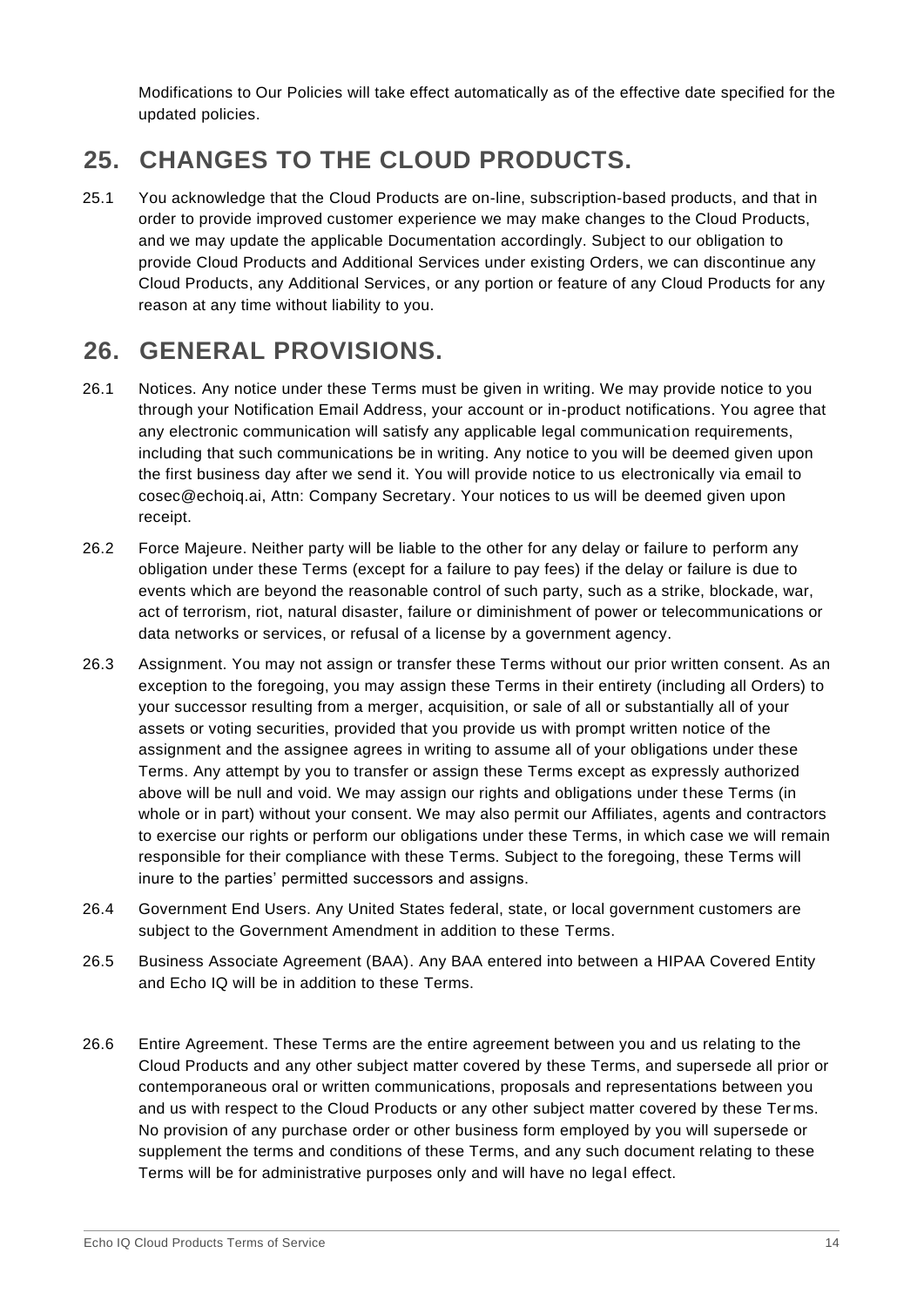- 26.7 Conflicts. In event of any conflict between the main body of these Terms and either Our Policies or Product-Specific Terms, Our Policies or Product-Specific Terms (as applicable) will control with respect to their subject matter.
- 26.8 Waivers; Modifications. No failure or delay by the injured party to these Terms in exercising any right, power or privilege hereunder will operate as a waiver thereof, nor will any single or partial exercise thereof preclude any other or further exercise thereof or the exercise of any right, power or privilege hereunder at law or equity. Except as set forth in Section 24 (Changes to these Terms), any amendments or modifications to these Terms must be executed in writing by an authorized representative of each party.
- 26.9 Interpretation. As used herein, "including" (and its variants) means "including without limitation" (and its variants). Headings are for convenience only. If any provision of these Terms is held to be void, invalid, unenforceable or illegal, the other provisions will continue in full force and effect.
- 26.10 Independent Contractors. The parties are independent contractors. These Terms will not be construed as constituting either party as a partner of the other or to create any other form of legal association that would give either party the express or implied right, power or authority to create any duty or obligation of the other party.

## **27. DEFINITIONS.**

Certain capitalized terms are defined in this Section 27, and others are defined contextually in these Terms.

- **>** "Additional Services" means Technical Account Manager (TAM) services, premier or priority support or other services related to the Cloud Products we provide to you, as identified in an Order. For the avoidance of doubt, Additional Services do not include the standard level of support included in your subscription.
- **>** "Administrators" mean the personnel designated by you who administer the Cloud Products to End Users on your behalf.
- **>** "Affiliate" means an entity which, directly or indirectly, owns or controls, is owned or is controlled by or is under common ownership or control with a party, where "control" means the power to direct the management or affairs of an entity, and "ownership" means the beneficial ownership of greater than 50% of the voting equity securities or other equivalent voting interests of the entity.
- **>** "Cloud Products" means our hosted or cloud-based solutions (currently designated as "Cloud" deployments), including any client software we provide as part of the Cloud Products.
- **>** "Documentation" means our standard published documentation for the Cloud Products, currently located here.
- **>** "End User" means an individual you or an Affiliate permits or invites to use the Cloud Products. For the avoidance of doubt: (a) individuals invited by your End Users, (b) individuals under managed accounts, and (c) individuals interacting with a Cloud Product as your customer are also considered End Users.
- **>** "End User Account" means an account established by you or an End User to enable the End User to use or access a Cloud Product.
- **>** "Feedback" means comments, questions, ideas, suggestions or other feedback relating to the Cloud Products, Support or Additional Services.
- **>** "HIPAA" means the Health Insurance Portability and Accountability Act, as amended and supplemented.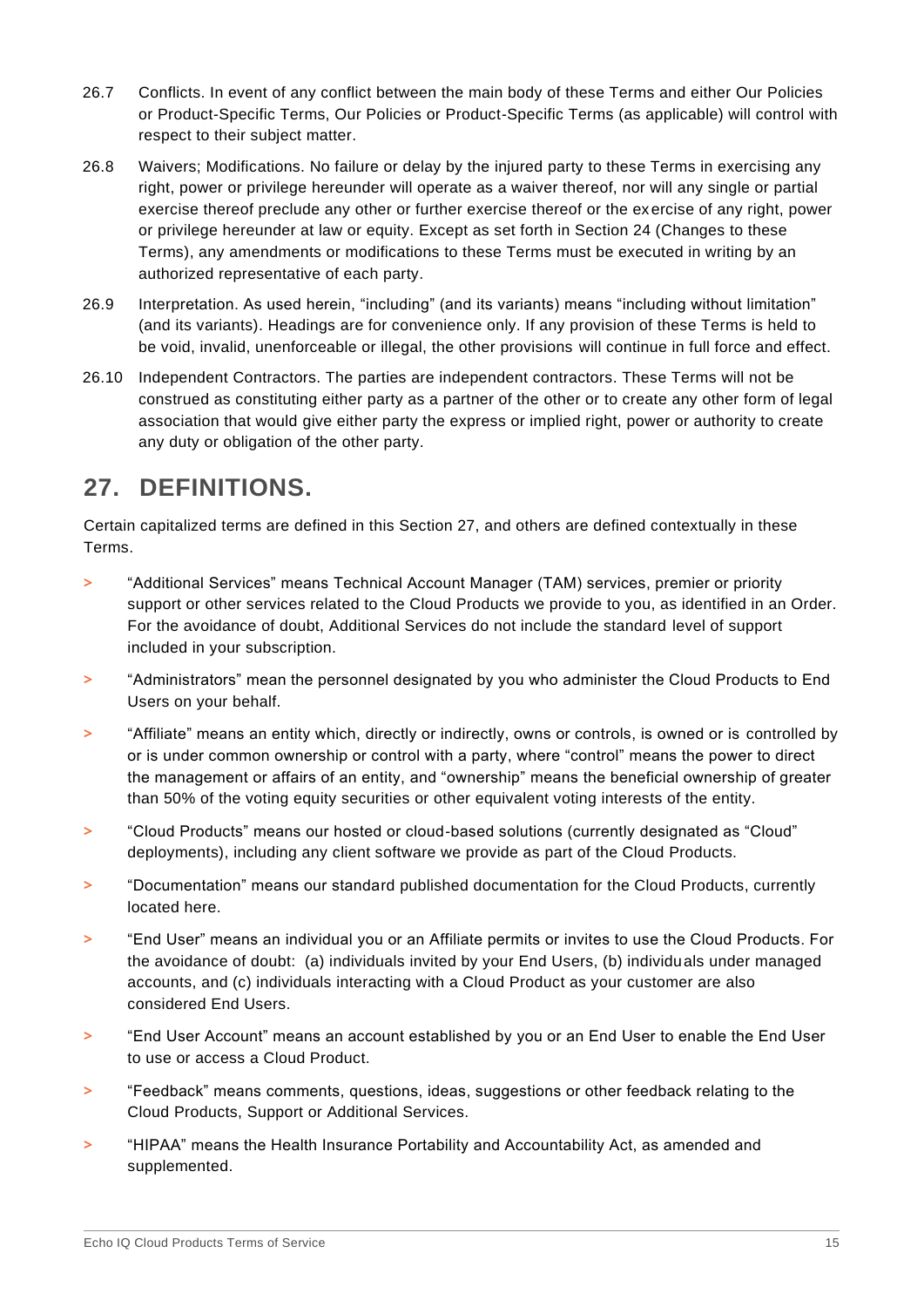- **>** "Laws" means all applicable local, state, federal and international laws, regulations and conventions, including those related to data privacy and data transfer, international communications and the exportation of technical or personal data.
- **>** "Notification Email Address" means the email address(es) you used to register for a Cloud Product account or otherwise sign up for a Cloud Product. It is your responsibility to keep your email address(es) valid and current so that we are able to send notices, statements, and other information to you.
- **>** "Order" means Echo IQ's applicable online order page(s), flows, in-product screens or other Echo IQ-approved ordering document or process describing the products and services you are ordering from us and, as applicable, their permitted scope of use. As applicable, the Order will identify: (i) the Cloud Products, (ii) the number of End Users, Subscription Term, domain(s) associated with your use of Cloud Products, storage capacity or limits, or other scope of use parameters a nd (iii) (for paid Orders) the amount or rate you will be charged, the billing and renewal terms, applicable currency, and form of payment. Orders may also include Additional Services and No-Charge Products.
- **>** "Our Deliverables" means any materials, deliverables, modifications, derivative works or developments that we provide in connection with any Additional Services.
- **>** "Our Policies" means our Acceptable Use Policy, Privacy Policy, Support Policy, Enterprise Support and Services Policy, terms for Third Party Code in Echo IQ Products, and (unless specified) any other policies or terms referenced in these Terms.
- **>** "Our Technology" means the Cloud Products (including all No-Charge Products), Our Deliverables, their "look and feel", any and all related or underlying technology and any modifications or derivative works of the foregoing, including as they may incorporate Feedback.
- **>** "PCI DSS" means the Payment Card Industry Data Security Standards.
- **>** "PO" means a purchase order.
- **>** "Product-Specific Terms" means additional terms that apply to certain Cloud Products and Additional Services, currently located here.
- **>** "Sensitive Personal Information" means any
	- i. special categories of personal data enumerated in European Union Regulation 2016/679 (GDPR), Article 9(1) or any successor legislation;
	- ii. patient, medical or other protected health information regulated by HIPAA;
	- iii. credit, debit or other payment card data subject to PCI DSS;
	- iv. other personal information subject to regulation or protection under specific laws such as the Gramm-Leach-Bliley Act (or related rules or regulations);
	- v. social security numbers, driver's license numbers or other government ID numbers; or
	- vi. any data similar to the foregoing that is protected under foreign or domestic laws or regulations.
- **>** "Subscription Term" means your permitted subscription period for a Cloud Product, as set forth in the applicable Order.
- **>** "Support" means support for the Cloud Products, as further described in the Support Policy and Enterprise Support and Services Policy (to the extent applicable). Your Support level will be specified in the applicable Order.
- **>** "Training" means Echo IQ-provided training and certification services.